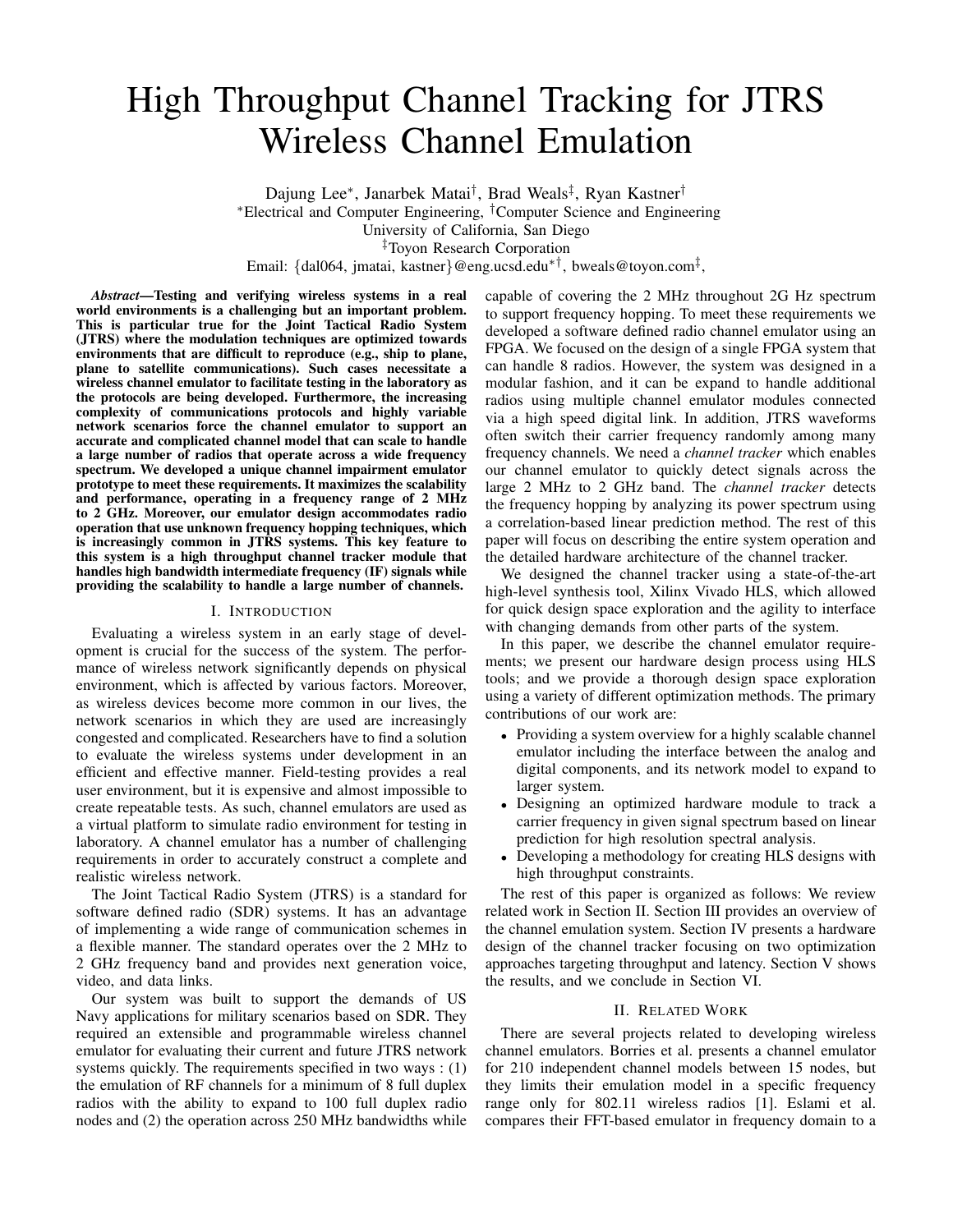

Fig. 1. We employ an off-the-shelf board from Pentek, which has ADCs, DACs, and an FPGA. (a) The channel tracker receives data from the ADC and informs the digital down converter (DDC) to current location in the spectrum of the signal. This portion of the spectrum is then feed into a core that simulates the channel. The resulting data is feed into a digital up converter (DUC) which is provided to the DAC. (b) An extended system of chained multiple channel emulators with a host computer. This larger system is controlled by the host PC, and channel emulators are connected with high speed digital links: Xilinx Aurora

conventional approach based on finite-impulse response (FIR) filters in time domain [2]. They suggest a frequency domain analysis to handle the complexity of temporal analysis in high order network arrays. However, FFT analysis depends on the number of sample points in FFT, which limits the flexibility in the frequency range of analysis. Buscemi et al. presents a cluster-based wireless channel emulator prototype in [3]. They decentralize computations of networks to minimize the complexity in previous wireless channel emulators. Based on this research, [4] introduces an expanded system and a scaling study using FPGA clusters to support 1250 wireless devices.

We employ a statistical channel model making our design is more scalable than previous works and flexible to accommodate broader bandwidths. The key feature of our system, a high throughput *channel tracker* analyzes streaming data to find its carrier frequency in the frequency hopping condition without prescheduling and delivers them to the subsequent modules, which is used as a preprocessing step for our previous work of channel emulator core design [5].

#### III. SYSTEM OVERVIEW

We employed a commercial off-the-shelf digital signal processor board, Pentek Cobalt PCIe hosted reference board. Its key features are including a Xilinx Vertex 6 series FPGA (XC6VSX315TFF1156-2), two 500 MHz analog to digital converters (ADCs), two digital down converters (DDCs), two 800 MHz digital to analog converters (DACs), and a digital up converter (DUC) with PCI Express (PCIe) interface.

Figure 1(a) describes an end-to-end flow for a single path of simulated channel in our channel emulator. It is divided into two path ways: ADC data acquisition for the transmit path, and DAC data stream generation for the receive path. In data acquisition path, an RF module takes radio signals and converts them into a base band signal. An ADC module converts these analog signals into digital data stream running at 250 MHz. A *channel tracker* module in front of DDC generates control signals for DDC by analyzing this 250 MHz data stream. A DDC module accepts and downconverts it to run in a channel effect core which operates at much lower rate. The emulated signals from the output of the channel effect core are converted into final radio output signals in the DAC data stream generation path. A DUC translates them to an intermediate frequency (IF) signal (250 MHz), and a DAC converts these high sample rate signals to analog ones.

We can expand our prototype into a larger system by making connections between multiple channel emulators. The platform consists of a host PC for control unit and multiple FPGA DSP boards. The enclosure system has eight PCIe slots for FPGA boards. Each single board is for one channel emulator, and one channel emulator can connect equal or more than eight test radios. Multiple boards can communicate to each other through directly connected synchronous interfaces outside of PCIe and act as one. We use Xilinx Aurora interface to link them in a ring arrangement. They transfer downconverted signal data in 30 MHz streaming along these connections. The host PC controls this network using Ethernet.

## IV. CHANNEL TRACKER

The *channel tracker* module focuses on accepting accepts high throughput data stream and detecting the presence of a signal somewhere within the data. Intermediate frequency (IF) signals, input to the *channel tracker* module come from the ADC. The ADC and the FPGA assembly share common clock resources, and the FPGA part can accept this high sample rate data directly from the DAC.

The *channel tracker* informs the programmable DDC module how to convert the 250 MHz signal to a 30 MHz signal which is easier for the channel effect core to process. There are many small bandwidth slots with different center frequencies in the initial bandwidth of 250 MHz. The data is capable of changing its carrier frequency over 100 MHz between the range of 3 MHz to 245 MHz.

## *A. Spectral Analysis Algorithm*

Our goal is to detect a carrier frequency of incoming signal that is hopping without prescheduling. We use a linear prediction method to predict the current power spectrum by calculating the correlation values and a linear combination of sample streams in a current window. A Fast Fourier transform (FFT) analysis is more frequently used for power spectral analysis since it is more intuitive and understandable in frequency domain. However, modern power spectral analysis uses a linear prediction method to handle high resolution spectrum. It is more accurate and makes less complex FPGA design because it is a window filtering based operation in time domain.

The *channel tracker* module makes an average of correlation values in the window and estimates an angular frequency by calculating an arctangent of averaged complex number. It is transferable into a linear frequency by multiplying a constant  $(2\pi f = w)$ . This output value will be used to control the DDC. The input signal includes noise and will switch between active and inactive modes periodically. The *channel tracker* module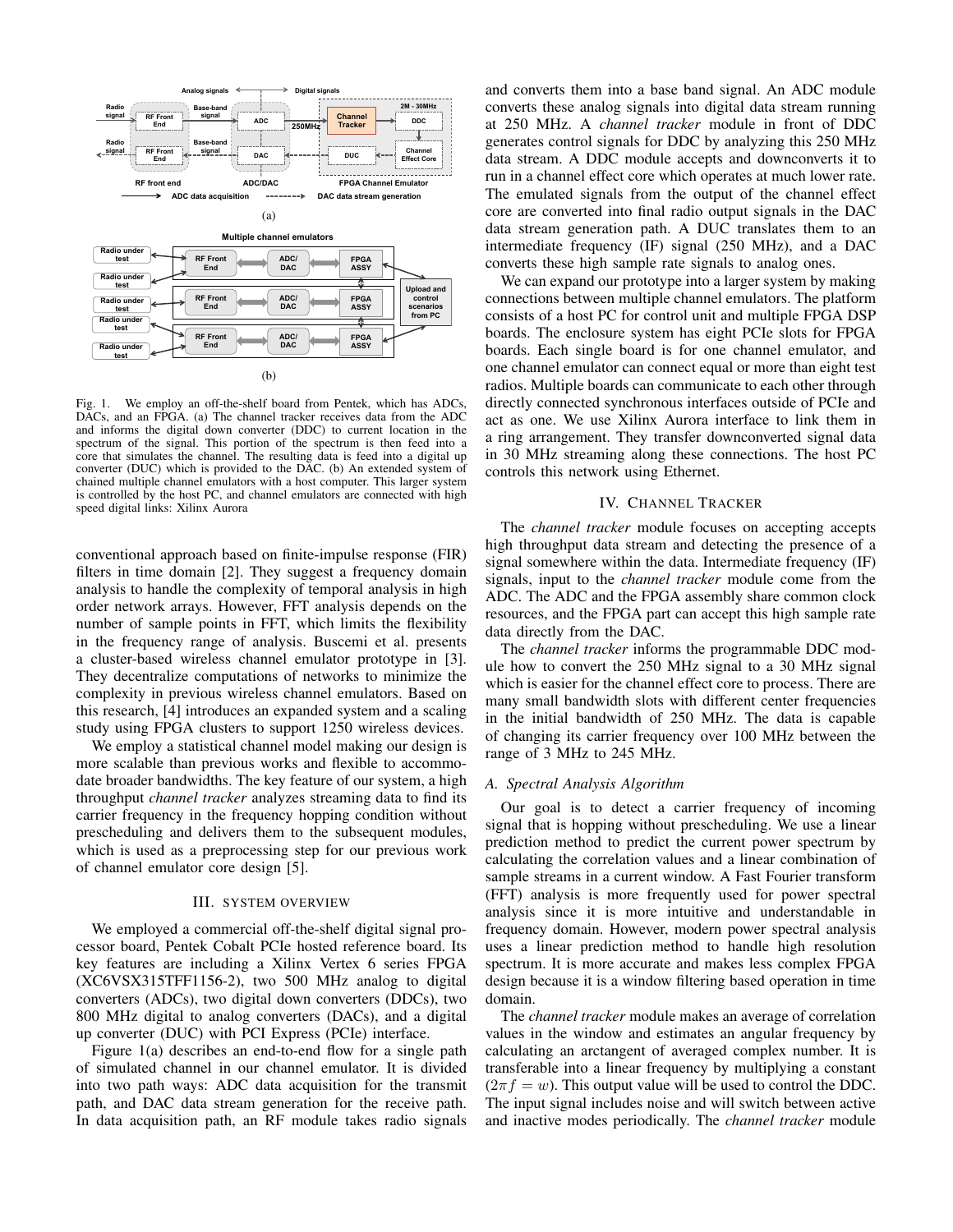# Algorithm 1 Latency Optimization

| while $Input$ do                                         |  |  |  |  |
|----------------------------------------------------------|--|--|--|--|
| $temp_1 \leftarrow task1(Input, temp_1)$                 |  |  |  |  |
| if $Condition1temp_1)$ then                              |  |  |  |  |
| $temp_2 \leftarrow task2(Input, temp_1, temp_2)$         |  |  |  |  |
| if $Condition2temp_2)$ then                              |  |  |  |  |
| $temp_3 \leftarrow task3(Input, temp_1, temp_2, temp_3)$ |  |  |  |  |
| if $Condition3temp_3)$ then                              |  |  |  |  |
| $temp_4 \leftarrow function1(Input, temp_4)$             |  |  |  |  |
| $Output_1 \leftarrow function2temp_4)$                   |  |  |  |  |
| $Output_2 \leftarrow 1$                                  |  |  |  |  |
| else                                                     |  |  |  |  |
| $temp_4 \leftarrow function1'(Input, temp_4)$            |  |  |  |  |
| $Output_1 \leftarrow previous\ Output_1$                 |  |  |  |  |
| $Output_2 \leftarrow 0$                                  |  |  |  |  |
| end if                                                   |  |  |  |  |
| end if                                                   |  |  |  |  |
| end if                                                   |  |  |  |  |
| end while                                                |  |  |  |  |
| <b>return</b> $Output_1, Output_2$                       |  |  |  |  |

### Algorithm 2 Throughput Optimization

```
while Input do
  Module a(Input){
   temp_{1-1} \leftarrow task1_1(Input)temp_{1-2} \leftarrow task1_2(Input)}
   Module b(temp_{1-1}){
   temp_2 \quad \leftarrow function1temp_{1-1}, temp_2)Output_1 \leftarrow function2temp_2)}
   Module c(temp_{1-2}){
   Output_2 \leftarrow task_{1+2+3+\alpha} (temp_{1-2})}
end while
return Output_1, Output_2
```
calculates the signal power to choose the valid signal and reject transmit energy from the receive path.

#### *B. Hardware Implementation*

The DDC module has complex signal inputs, in-phase(I) and quadrature (Q), coming from the ADC, and output narrows down them into 30 MHz. It is controlled by a set of control registers, mainly tuned by two parameters: tuning frequency (center frequency) and decimation rate (sampling frequency). The *channel tracker* module taps two input ports and analyzes them to estimate the carrier frequency, which decides one of these two parameters, the tuning frequency. The control registers have another link from PCIe interface, and it is used to make a direct communication between a host PC and channel emulator.

We used HLS tools to perform design space exploration and implement our hardware design. We targeted two different optimization approaches, *latency optimization* and *throughput optimization*.

*Latency optimization* is similar to a single threaded implementation (Algorithm 1). In this structure,  $if$  conditions and parameters are nested over several layers with significant data dependency. The innermost functions, function1 and function2, generate final outputs, but run only when it holds several conditions in the behavior analysis. It would be more efficient to reserve incoming data and calculate them when it is necessary based on given conditions. However, this dynamic operation makes scheduling difficult in hardware design that requires high throughput performance.



Fig. 2. A diagram of the *channel tracker* module. Part (a) performs correlation and power analysis through complex number multiplication. Correlation also requires a summation of the multiplied signals. Part (b) uses *CORDIC* to determine the angular frequency and a *finding tuning frequency* module that generates a 6 bit index value corresponding the linear frequency. Part (c) calculates the power of the signal and is used as a threshold in order to reject cases when there is noise.

For the high throughput operation, the computational units should run concurrently: in a parallel or pipelined manner. *DATAFLOW* is one of pragmas Vivado HLS provides to optimize and specify it, particularly pipelining in functional level. Algorithm 2 shows the transformed structure of Algorithm 1 for pipelined design to use *DATAFLOW* pragma. This altered design minimizes data dependency and rearranges the procedures to force them run in parallel. The operation of key parts does not depend on the  $if$  conditions. We utilize  $Output_2$  signal in Algorithm 1 as a flag. All of the modules are run regardless of the condition, and the  $task_{1+2+3+\alpha}()$ module generates a flag that indicates when the output is valid.

To achieve the target performance in pipelined design, the clock frequency should be at least 250 MHz in *channel tracker* in order not to miss any samples, and the modules should run in pipelined way to keep up with the inputs. The module with the largest latency decides the overall performance in pipelined operation. Our optimization process focuses on minimizing the clock period while iteratively optimizing the module with the longest latency. Figure 2 shows all operations of *channel tracker* in detail. We assigned twenty samples per window in our experiment, and the system pipeline is also based on the window size.

*1) Module a (Complex multiplications):* Two FIFO memories accept I&Q streaming inputs and transfer them to partitioned buffers.The partitioned buffer in HLS is a set of registers, and each of these elements can be accessed simultaneously. That makes the first module for complex multiplications accesses these registers and calculations correlations in parallel. They are averaged by adder trees and the final output is translated into angular frequency by *arctangent* operation.

*2) Module b and Module c:* Mathematically, the arctangent result is converted into the linear frequency value, and it finds